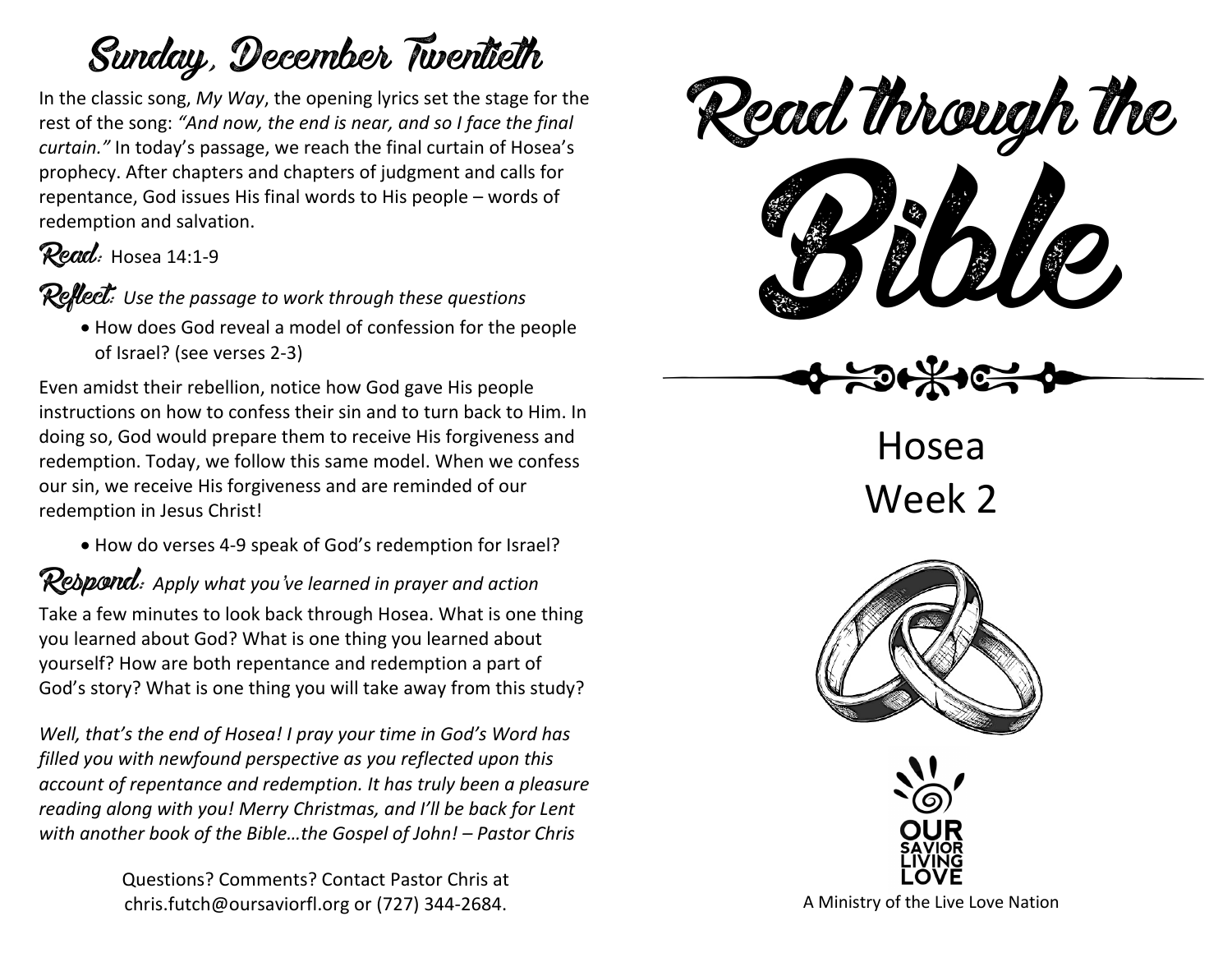## Monday, December Fourteenth

Whenever a major hurricane is projected to make landfall in a particular area, local officials spring into action and warn residents to evacuate before it's too late. Usually, a majority of people comply, and those who remain knowingly choose to 'brave the storm.' Sometimes, though, the storm is stronger than the holdouts anticipated. While emergency personnel can sometimes get to them in time to rescue them, other times, the answer is rather grim – "Sorry, there's nothing we can do. It's too late." In today's passage, Israel cries out to God for help, but it's too late.

Read: Hosea 8:1-14

#### Reflect: *Use the passage to work through these questions*

• As a result of their unfaithfulness to God, what will happen to Israel? (see verses 1-3)

Notice that only when they realized they were about to be attacked and destroyed by a neighboring people did the Israelites cry out to God for help ("O our God, we acknowledge you" – v. 2).

- What had the Israelites constructed, and what will happen to it? (see verses 4-6)
- How did the Israelites view God's law? (see verse 12)

Imagine that you decide to walk away from the Christian faith and live your life as you please. Then, one day, decades later, you open up a drawer in a hotel room, you pull out a Bible, and you begin to read it. How foreign and strange might God's Word be to you after staying away from it for so long? Israel faced this very situation. They had fallen so far away from God through their idol worship that when they were confronted with His law, it seemed foreign and strange to them.

Respond: *Apply what you've learned in prayer and action* Take a look again at verses 4-6. Is there an idol in your life that needs to be destroyed? Take some time to pray for discernment.

## Saturday, December Nineteenth

If you go to Trader Joes right now, you might still find some gift baskets that are made entirely out of recycled newspaper. Not only are they unusually sturdy, but they also showcase a colorful array of images and words from whatever newspapers they reused. In today's passage, God reuses some of His imagery from earlier chapters in Hosea to describe Israel's judgment for their sin.

### Read: Hosea 13:1-16

Reflect: *Use the passage to work through these questions*

• What will happen to Israel? (see verse 3) How does 6:4 connect with this imagery?

In 6:4, God described Israel's love for Him as morning dew that is swept away and disappears. In the same way, this is what will happen to Israel when the judgment comes – they will be swept away from their land to a land they do not know.

• What will happen to Israel? (see verses 7-8) How does 5:14- 15 connect with this imagery?

In 5:14-15, God had described Himself as a lion who would tear Israel to pieces and return to His cave until they repent of their sin. In verse 7-8 of this chapter, God provides the same warning and command for His people.

• How does Paul use verse 14 in his letter to the Corinthians? (see 1 Corinthians 15:55)

In his first letter to the Corinthians, Paul uses this verse from Hosea to describe how the resurrection of Jesus provided a way for us to triumph over death.

### Respond: *Apply what you've learned in prayer and action*

Christmas is just a few days away. Take a moment to listen to one of your favorite Christmas songs, and thank God for giving us the victory over death through His Son, Jesus!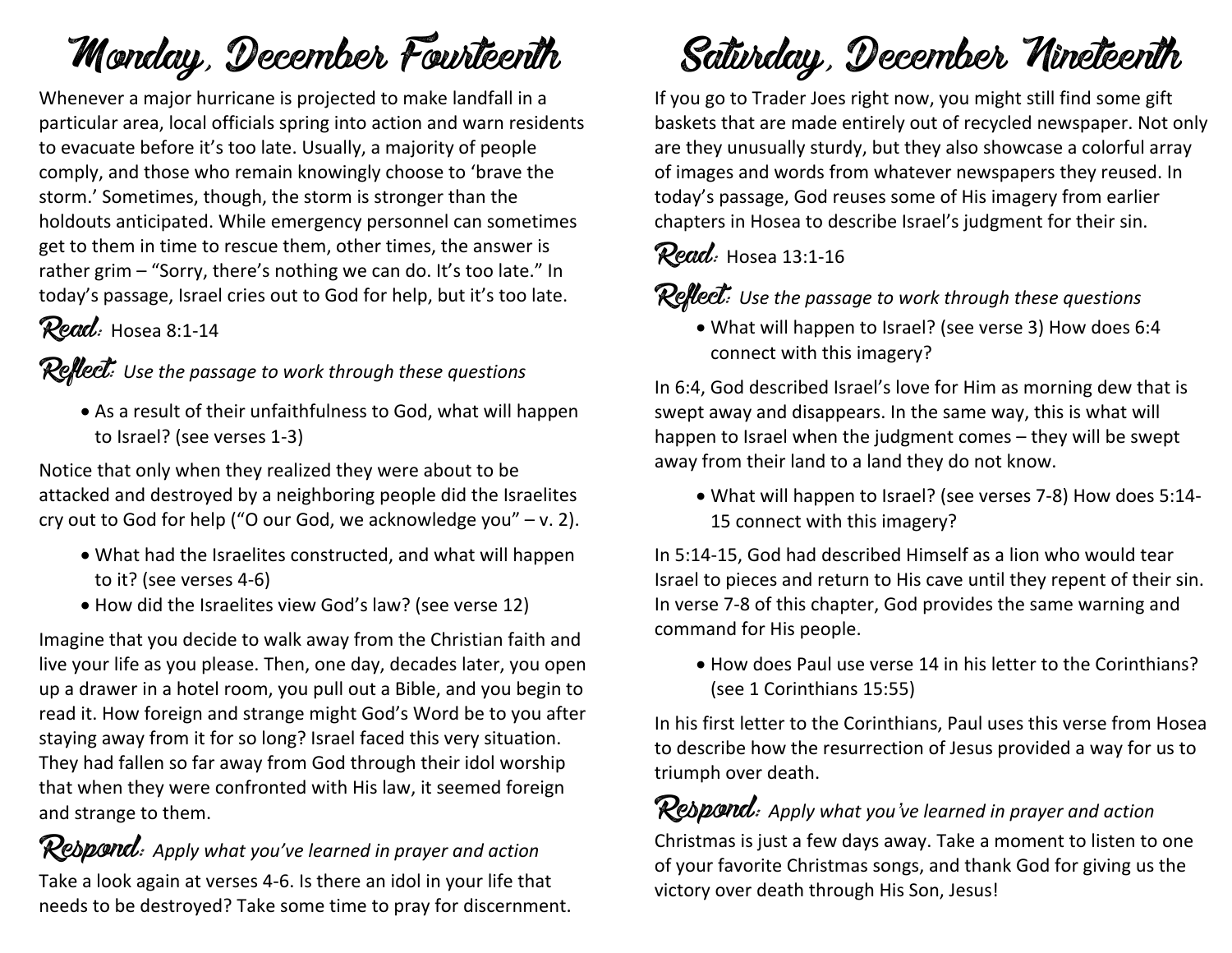# Friday, December Eighteenth

In early 2020, a 17-year-old girl named Heaven Fitch became the first female wrestler in North Carolina history to win a high school state championship. As a kid, Fitch had watched her older brothers wrestle, and she would often join in to test her strength and skillset. After winning the state championship against a sea of boys, Fitch expressed confidence in her abilities: "I just wrestled my best, and I kind of dominated the match, if I'm being honest." In today's passage, God describes Israel's rebellion as a wrestling match. Can you guess who's going to win?

#### Read: Hosea 12:1-14

#### Reflect: *Use the passage to work through these questions*

• How was Israel like Jacob? (see verses 2-5)

In verse 4, God refers back to the wrestling match between He and Jacob as a way of describing Israel's current struggle with Him (see Genesis 32:24-30). In the Genesis account, Jacob had refused to submit to God. As a result, he literally found himself in a wrestling match with God.

- What does God command Israel to do? (see verse 6)
- How do Israel's words in verse 8 and God's words in verse 9 differ in terms of Israel's current and future situations?

Israel's fortune was about to change. In verse 8 (their current situation), they found themselves basking in their own wealth. But in verse 9 (their future situation), they would soon find themselves without possessions or even a home ("I will make you live in tents again").

### Respond: *Apply what you've learned in prayer and action*

In what situations do you tend to 'wrestle with God'? How does that wrestling lead you to ultimately submit to Him and His will? Take some time today to thank God for being patient with you in the times that you try and wrestle with Him.

Tuesday, December Fifteenth

Living in a college town is not for the faint of heart, especially when you live next door to a group of students who are constantly hosting loud, massive house parties! On any given night of the week, local residents may find themselves waking up and looking out their window at 2 am to find hundreds of students gathered in the front lawn of the house next door. The beer is flowing, the music is playing, and there seems to be no end to the party in sight. What is a tired and frustrated next-door neighbor to do? Time to call the police (for the third time this week). The college students may not realize it yet, but their party is about to be over. In today's passage, Hosea informs Israel that their party is over.

## Read: Hosea 9:1-17

#### Reflect: Use the passage to work through these questions

• How does verse 1 suggest that Israel's situation will be changing soon?

At the time of Hosea's prophecy, Israel was enjoying their lives of debauchery and idol worship. However, as many of the chapters so far have articulated, all of that was about to change. God's judgment was about to come upon His people.

• How did the Israelites view Hosea? (see verse 7)

"Wait…is this guy serious? Is he really trying to tell us that God is going to bring judgment upon us? We're in the middle of a bountiful harvest and life is good. I mean, this guy Hosea is absolutely insane!" Israel heard Hosea's prophecy, and they were so blinded by their own ego that they did not believe it.

• How will Israel – inhabitants of the Promised Land – be forced to live after the coming judgment? (see verse 17)

## Respond: *Apply what you've learned in prayer and action*

Hosea was not treated kindly by his fellow Israelites. Take some time today to pray for people in your life who do not always treat you kindly.